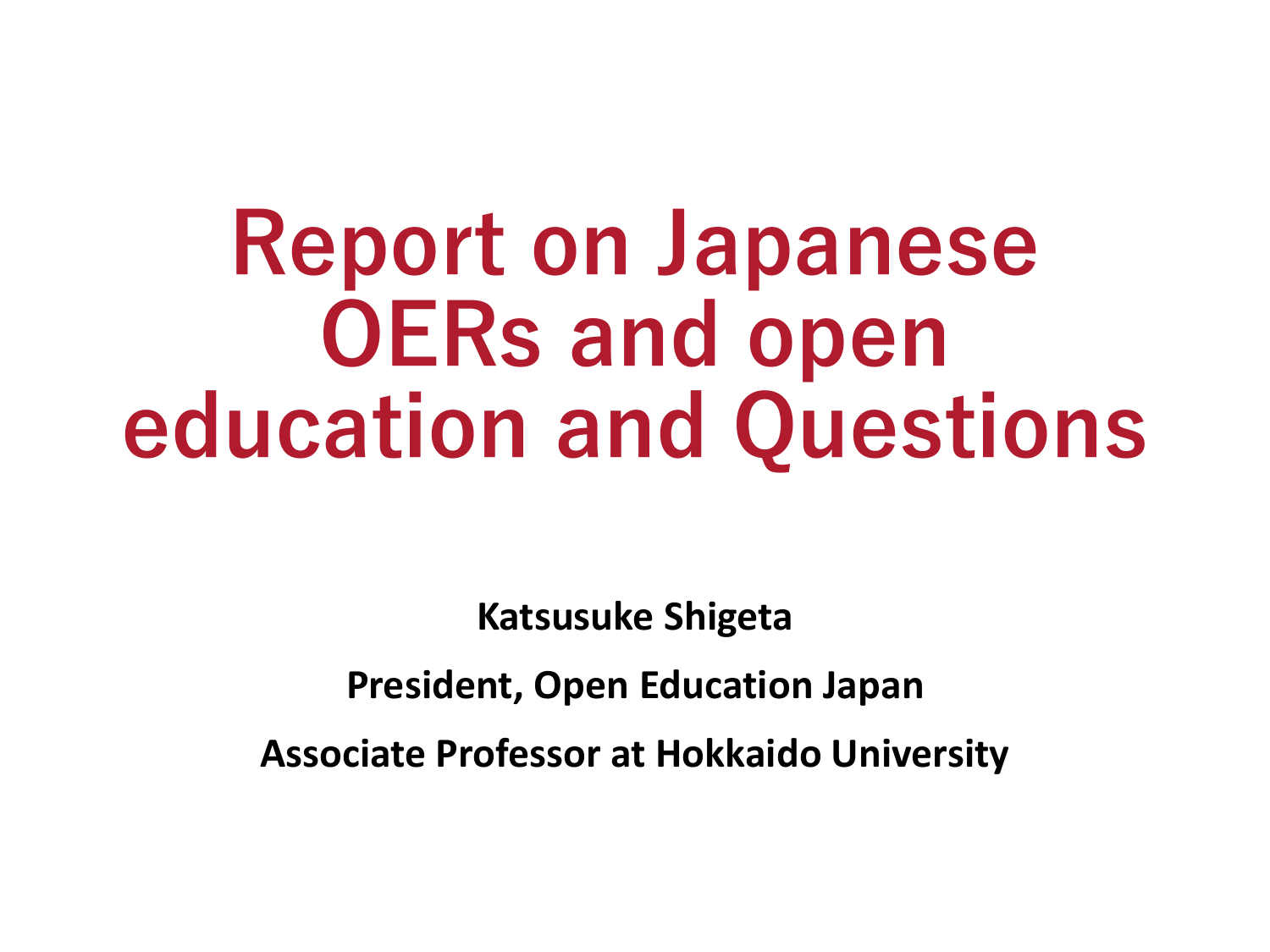

- **Formally Japan Open CourseWare Consortium (Renamed on March 2020)**
- **Organization established to contribute to the promotion of open education and the dissemination and promotion of OER in Japan**
- **17 institutional members and 5 affiliate members**
- **Sustaining member of Open Education Global**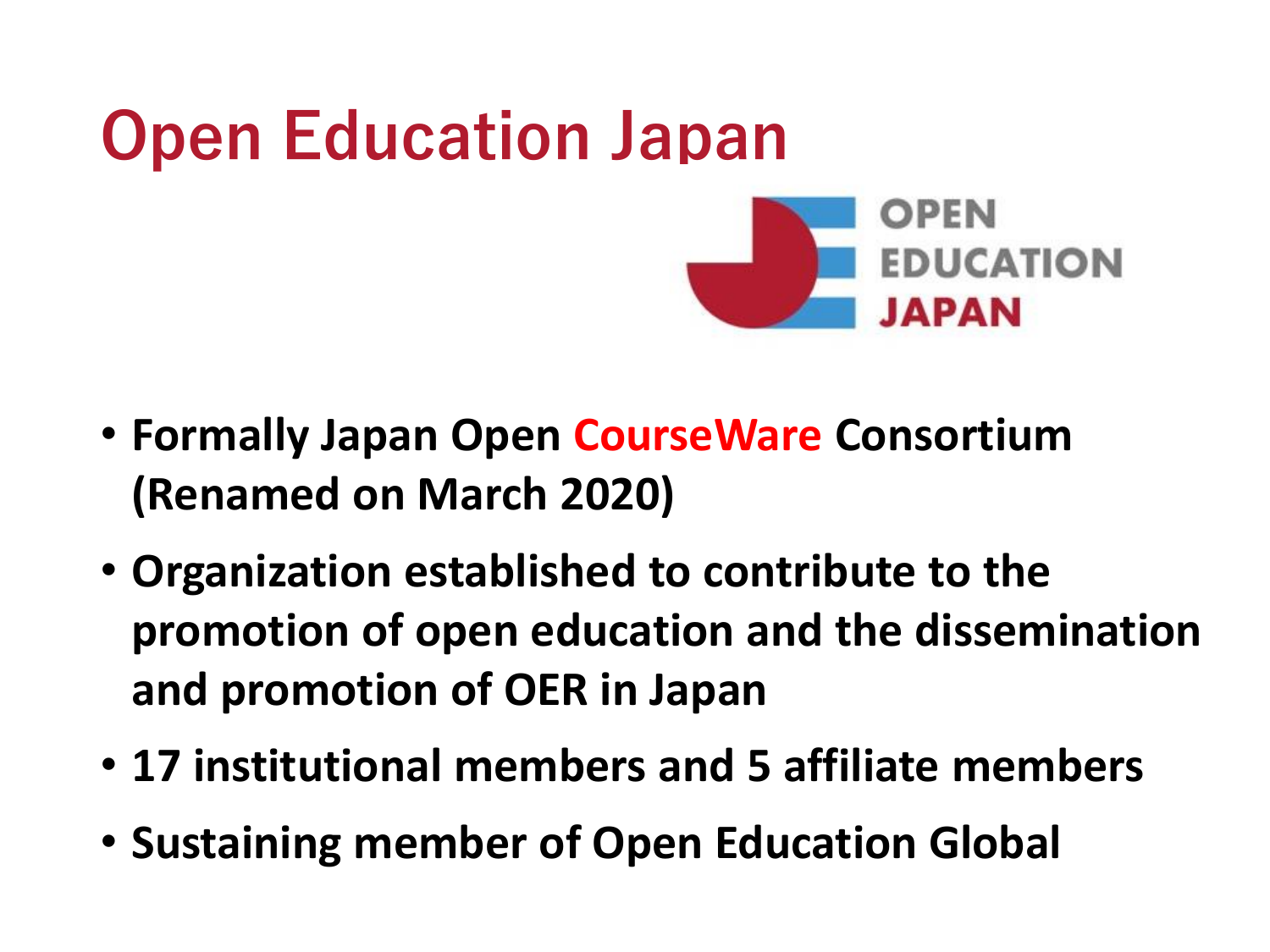## **Open Education Global**



- **Formally Open Courseware Consortium (Renamed 2008)**
- **Expand access to education enabling every person on earth to access and contribute**
- **Foster international partnerships and a global participatory culture of learning, creating, sharing and cooperation**
- **211 members**
	- **18 Sustaining members including OE Japan**

https://www.oeglobal.org/about-us/what-we-do/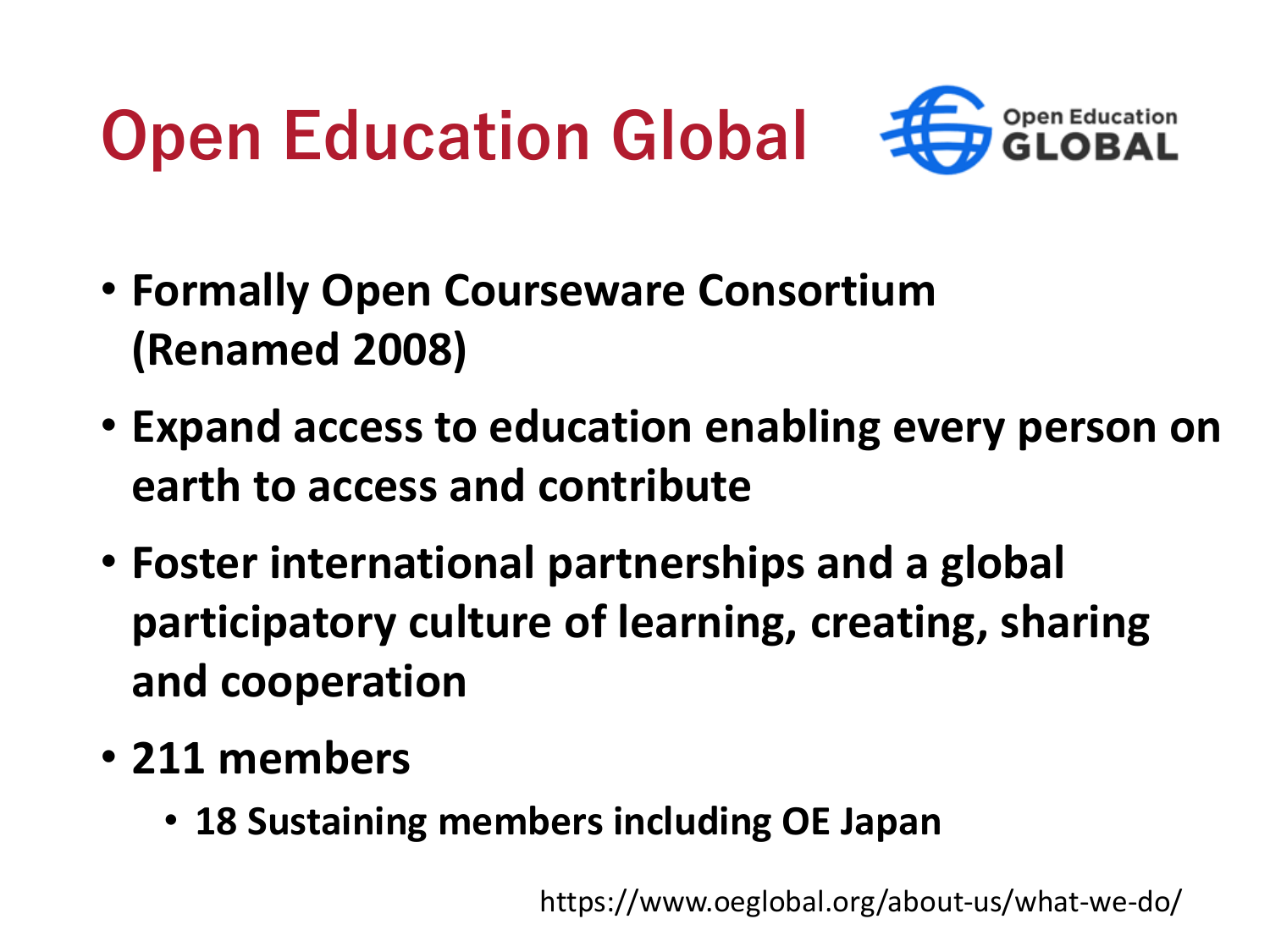### **Activities of OE Global**



**International Events to expand ideas of open education on the global scale (distributed events)**



**Recognition of organizations and individuals who have contributed to the development of open education**



**Annual International Conference**

**Online in 2020 and 2021**

**In-person in 2022**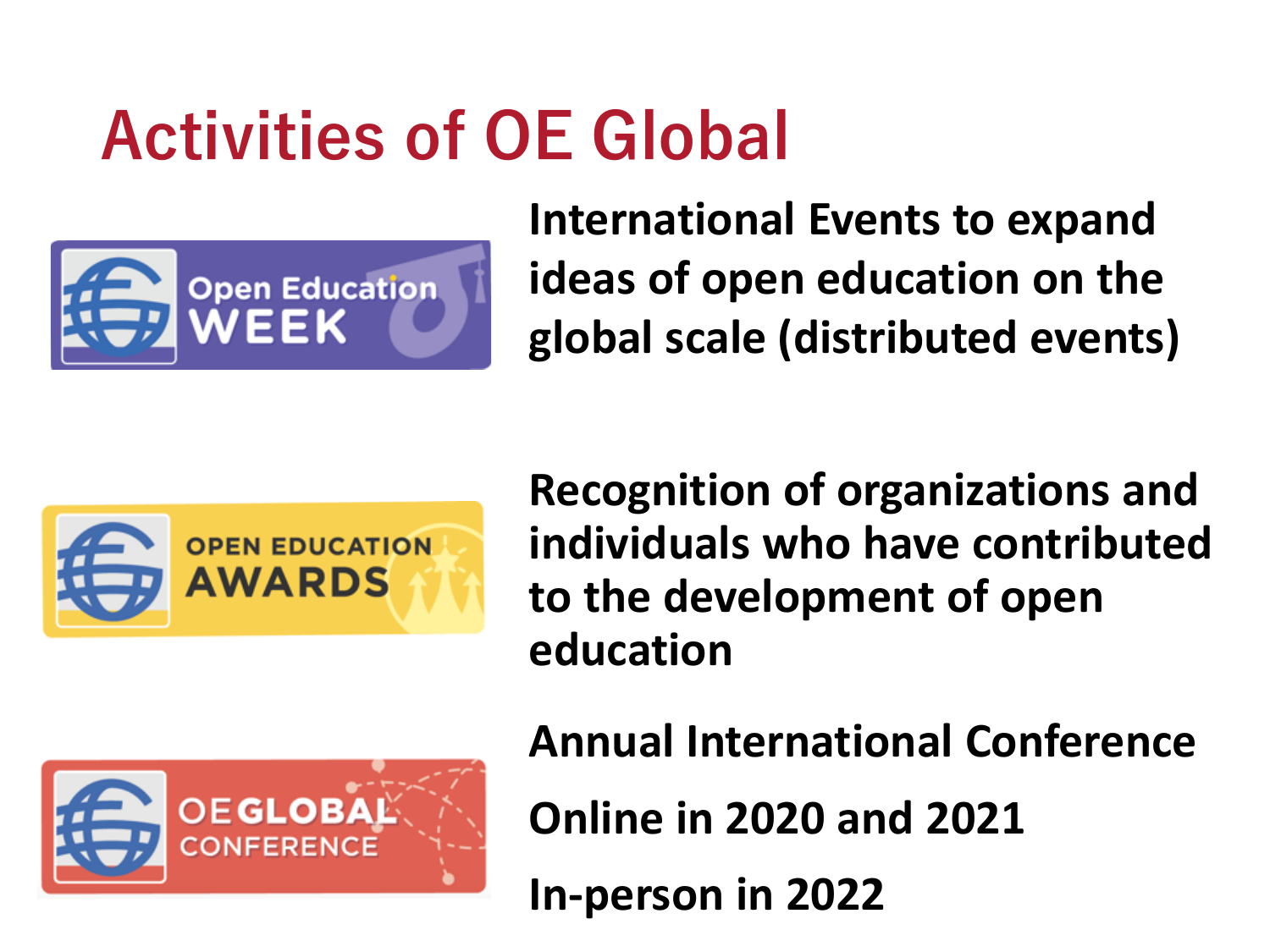### **10th Open Education Awards**

**10 years of OE Awards** 



Join us on YouTube or Facebook live as we celebrate with previous winners what these awards and being part of the Open Education community has meant to them and their work.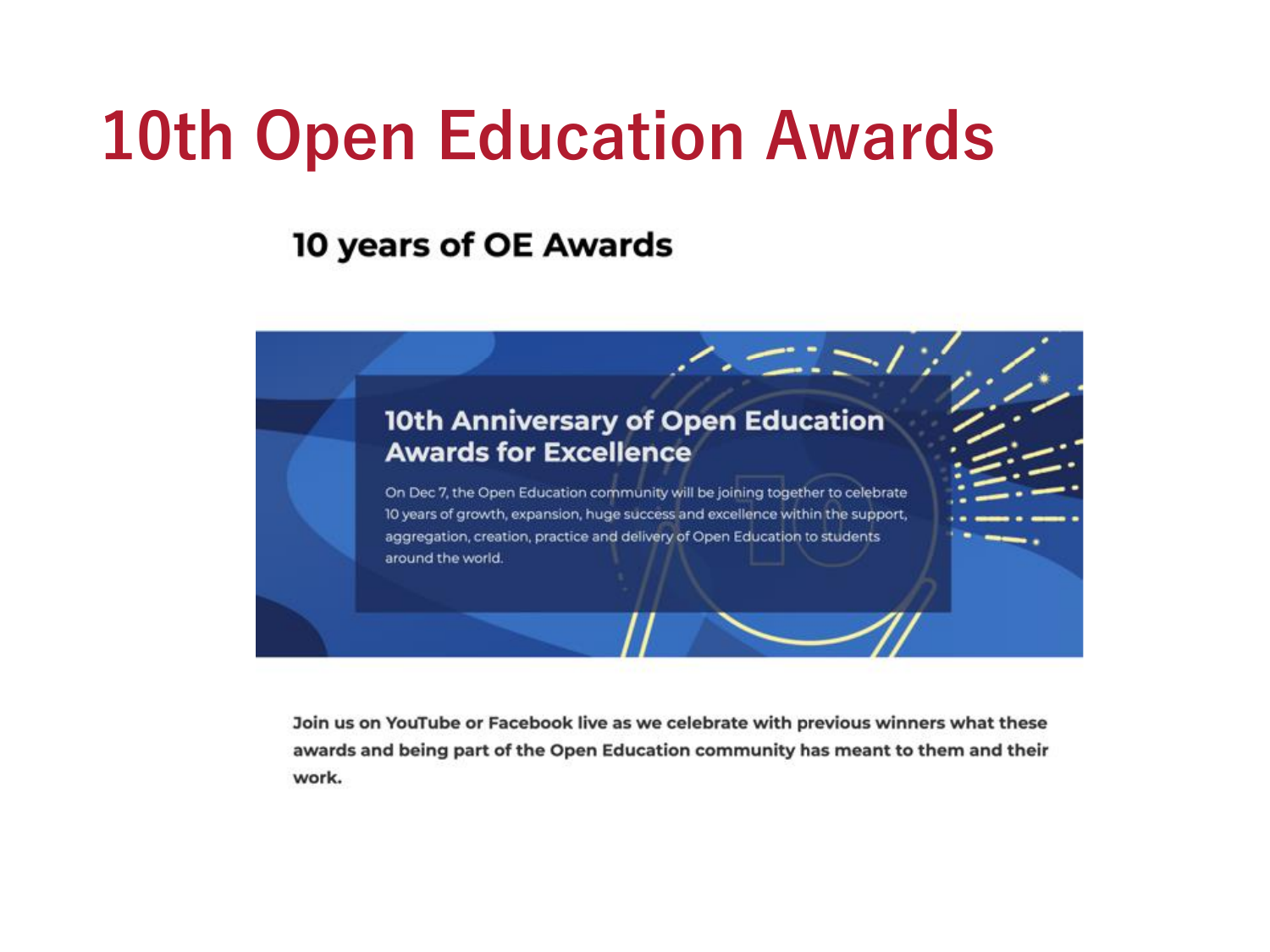### **Strategic Plan**



- **Strategic Plan for 2030**
	- **Encourage knowledge sharing**
	- **Promote sustainable systemic reform and open education policy**
	- **Connecting local initiatives to global community**

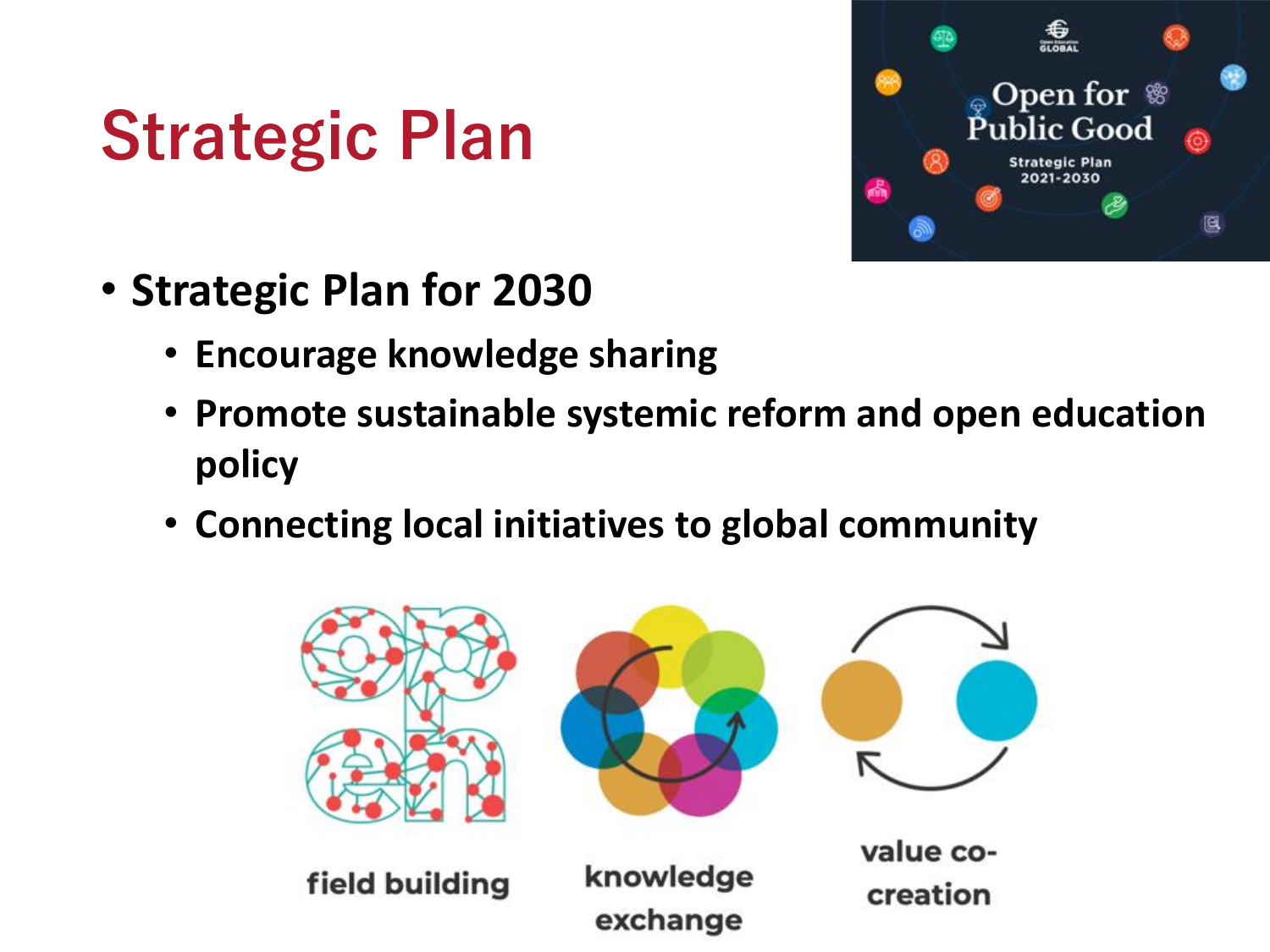### **Activities of OE Japan**

- **Building a community of practitioners and researchers involved in OE**
- **Dissemination of open education to member schools**
- **Publication of newsletters**
- **Organize international symposiums in collaboration with Open Education Global**
- **Website renewal**
	- **http://oejapan.org/**

History Members News and Updates About

#### **Open Education Japan (OE Japan**

We foster open education and open educational resources.

#### オープンエデュケーション・ジャパン (OEジャパン)

オープンエデュケーション·ジャパン (略称 OEジャパン)は、日本におけるオープンエデュケーションの推進およびァ 育リソース (Open Educational Resource: OER) の普及·促進に寄与することを目指している団体です。大学や企業等 る会員団体の間でオープンエデュケーションに関する情報共有を図るほか、国際的なオープンエデュケーション普及団体 Open Education Globalとも連携しつつ、世界的なオープンエデュケーションの活動に参画し、国内に向けた情報提供を す。

オープンエデュケーション·ジャパンは日本オープンコースウェアコンソーシアム (JOCW)の名称を新しくした団体で Open Education Globalの加盟団体です。

#### Open Education Japan (OE Japan)

Open Education Japan (OE Japan) is an organization established to contribute to the promotion of open educa the dissemination and promotion of open educational resources (OER) in Japan by progressively dissolving the Open Courseware Consortium (JOCW). In addition to sharing information on open education among member organizations consisting of universities and companies, we participate in global open education activities in cor with Open Education Global, an international organization promoting open education, and provide information t public in Japan. OE Japan is a member of Open Education Global.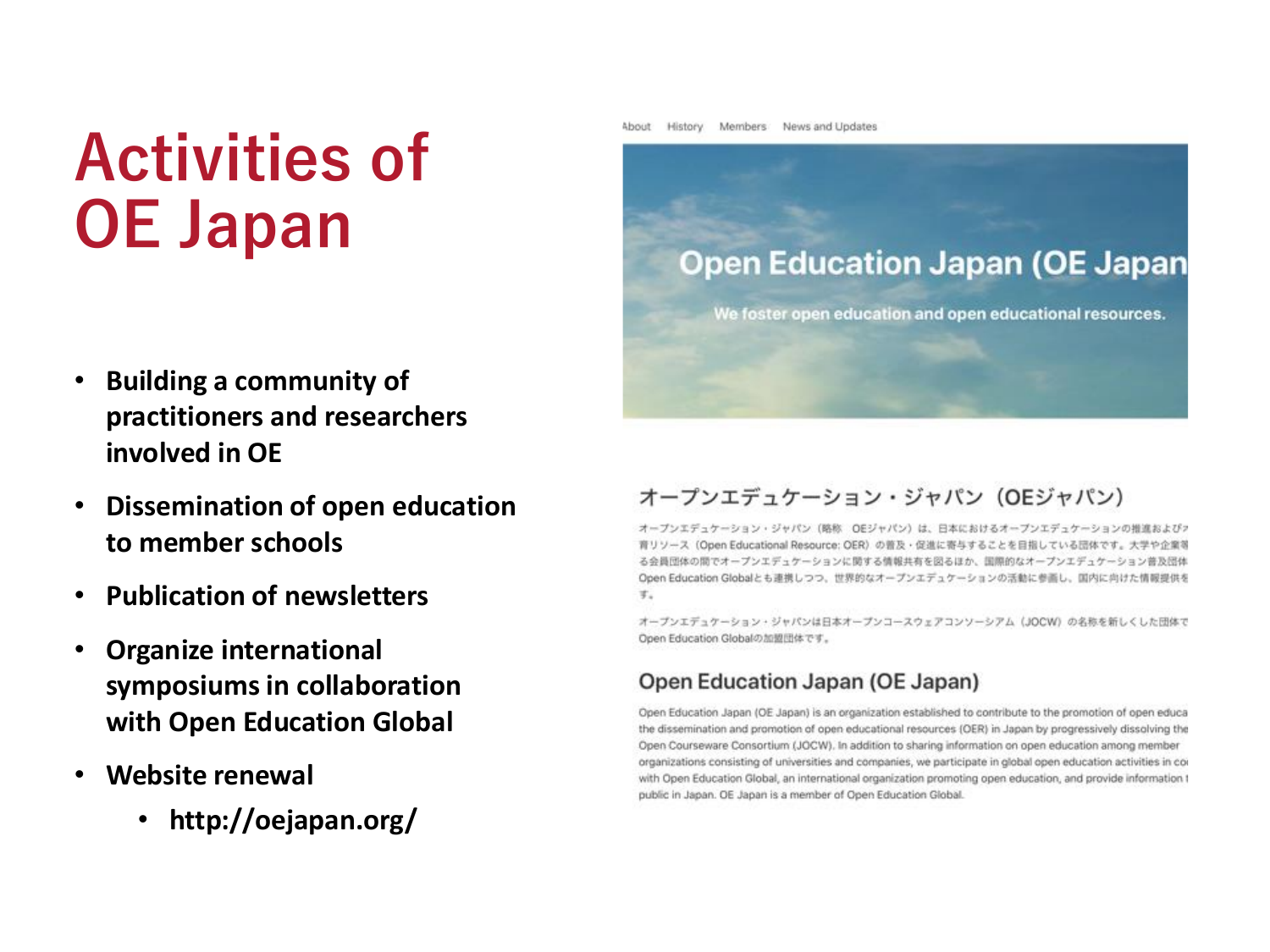### **International Seminar on Mar 11, 2022**

- **JMOOC Sponsorship**
- **Presentation of case studies of MOOC development initiatives**
- **Trends in open education in South Africa and Bangladesh**



https://oejapan.org/

**Open Education Japan Seminar** MOOC and OER utilization during the pandemic

Mar 11, 2022

https://oejapan.org/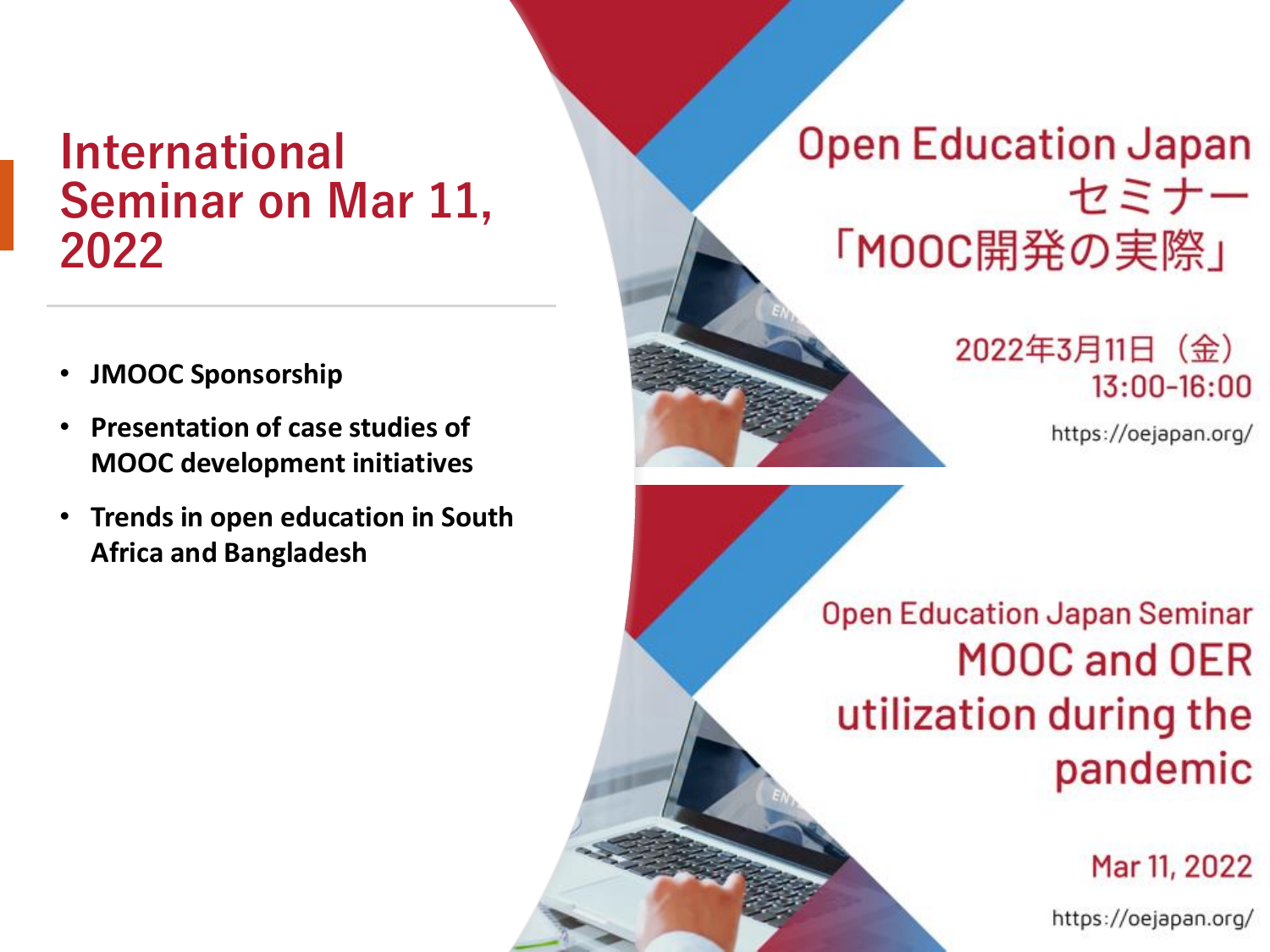### **OER Repository in Japan**

- **OpenCourseWare by higher education institutions**
- **Asuka Academy by a non-profit organization**





https://www.asuka-academy.com/ https://ocw.hokudai.ac.jp/